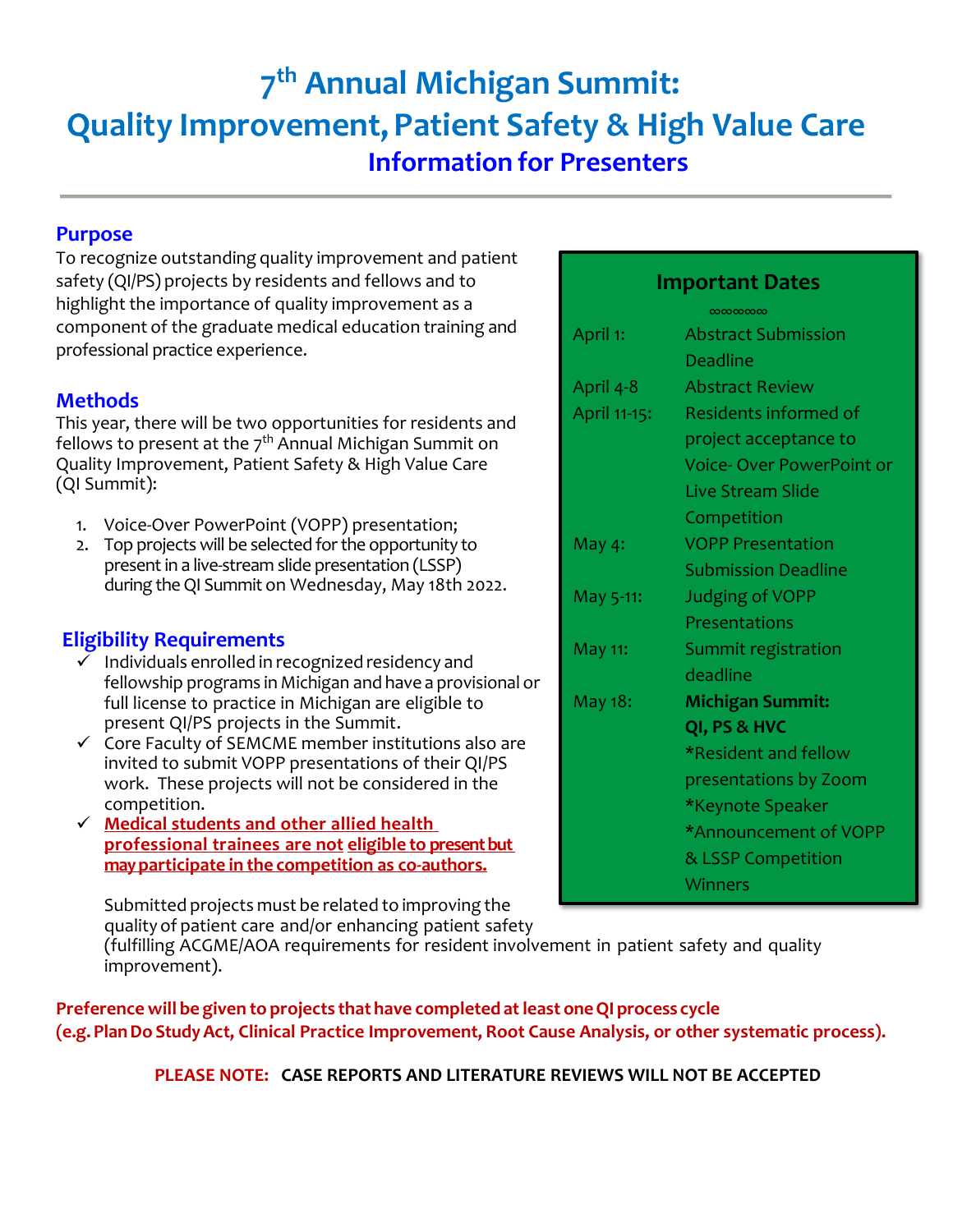# Topics of special interest in the competition include:

- COVID-19
- Projects involving Inter-professional teams
- Cost Effectiveness in Health Care
- Health Care Disparities
- Patient Care (Clinical)
- Patient Safety
- Transition of Care

### **Abstract Requirements**

- It is the responsibility of all participants (residents/fellows and Core Faculty) to secure all necessary approval (IRB, Program Director, Co-Author, Institution etc.) prior to submitting an abstract for consideration.
- All abstracts must be received by Friday, April 1st, 2022 for consideration
- Abstracts must be 500 words or less; no case reports or literature reviews
- Residents/Fellows and Core Faculty can present *only one* project at the competition; Presenters may be listed as an additional author on other projects.
- Residents/Fellows should indicate if they are willing to present their project as a slide presentation if they are selected.

# **Participation Requirements**

- All resident/fellow presenters must register for the QI Summit no later than **Wednesday, May 11, 2022**
- All resident/fellow presenters of live streamslide presentations (LSSP) will be given a designated time period for their presentation and should be available from 8:00am to 12:30pmon Wednesday, May 18th, 2022.
- $\triangleright$  It is the responsibility of residents and fellows to secure the half-day of release time from their training *programs prior to agreeing to participate in the QI Summit events.*
- $\triangleright$  The presenter should have personally conducted (or supervised) the work being presented, and should have contributed substantially to the design and implementation of the project.
- $\triangleright$  For the live stream slide presentation (LSSP), if the presenter is ill or has an emergency conflict, a resident/fellow co-investigator may present on his or her behalf. Faculty sponsors or other staff members *may not* substitute for resident/fellow presenters. Faculty may only present their own research work as VOPP presentations.
- In accordancewith the ethicalguidelinesof majormedical journals suchas *AcademicMedicine* andthe *NewEnglandJournalofMedicine*,itisnotappropriate for apersonwhodidnotparticipateintheproject to accept credit for the work and to compete in the Summit.
- $\triangleright$  Work presented by a resident/fellow may be based on prior inquiry, but the majority of the preparation must have been completed **during** the current training program. An individual may compete in more than one year during his or her training and is eligible to win a prize in each year of participation. He or she may report on a single topic in successive years, but each succeeding presentation should reflect a substantial difference from the previous presentation(s). Projects may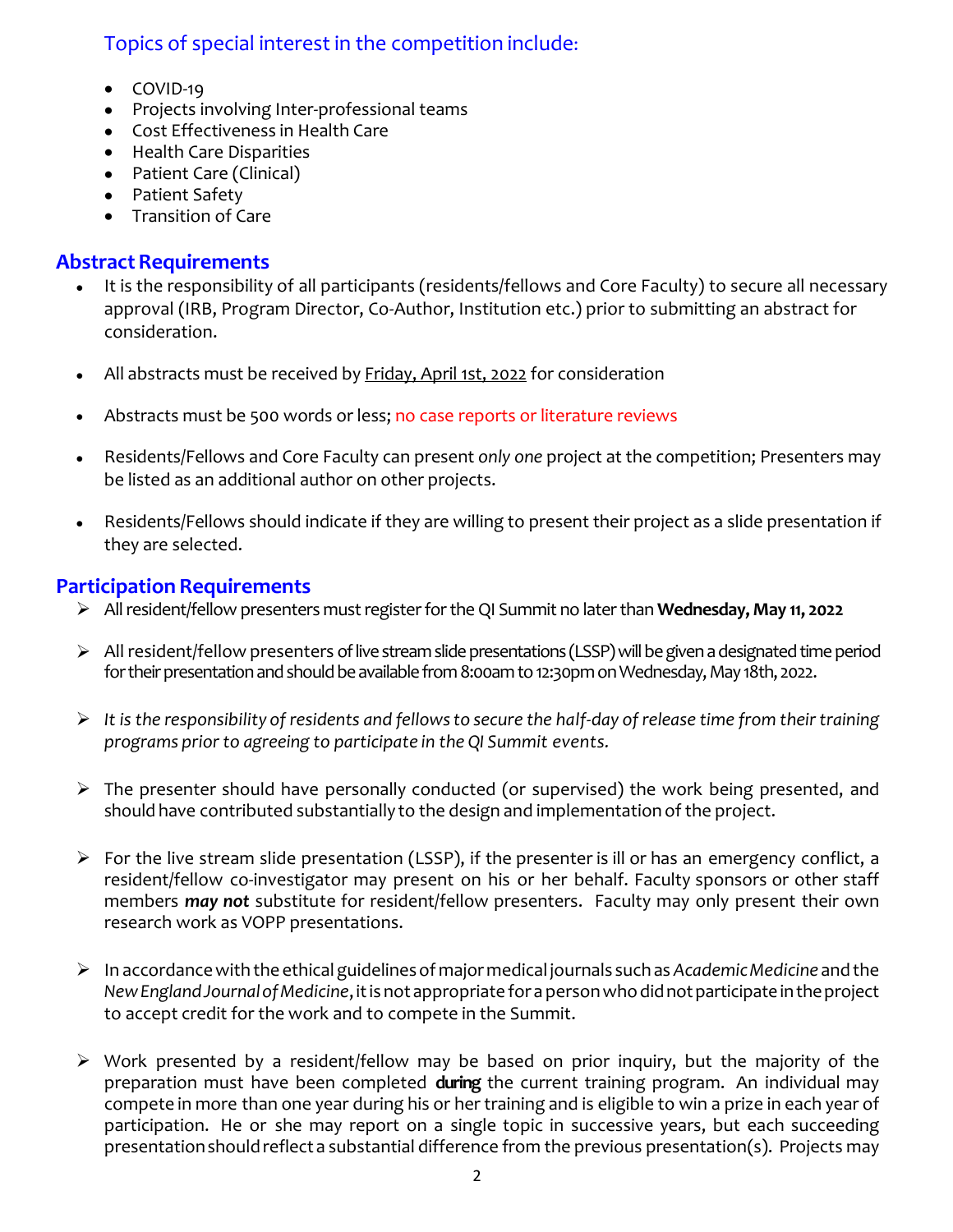also have been submitted for presentation at the SEMCME Research Forum or other conferences.

# **Application and Abstract Requirements Deadline: Friday, April 1, 2022**

All Residents/Fellows and SEMCME Core Faculty interested in participating withpresentations must submit an Application for Presenters form and upload the project abstract no later than Friday, April 1, 2022. Only one submission per resident/fellow as the primary author will be considered. All projects will be reviewed by at least two judges and the scores will be averaged to determine the winners in each category. A Z-score will be calculated to help reduce variability among judges.

Preference will be given to projects that have completed at least one QI process cycle (e.g. Plan Do Study Act, Clinical Practice Improvement, Root Cause Analysis, or other systematic process). Abstracts will be screened by a panel of experts and notification of acceptance will be emailed after April 11, 2022.

#### **Abstract Format**

 $\checkmark$  Limited to 500 words, excluding title and authors

#### *Title*

- $\checkmark$  Place at top of abstract, title is bold
- $\checkmark$  Include all authors (resident and faculty). The resident presenter's name should be listed first.
- $\checkmark$  Please place an "\*"next to faculty sponsor's name

#### **EXAMPLE**  *Body/Text Suggested Outline*

- Introduction/Problem Statement
- Model for Improvement
- Aims Statement
- Measures
- Changes
- Tests of Change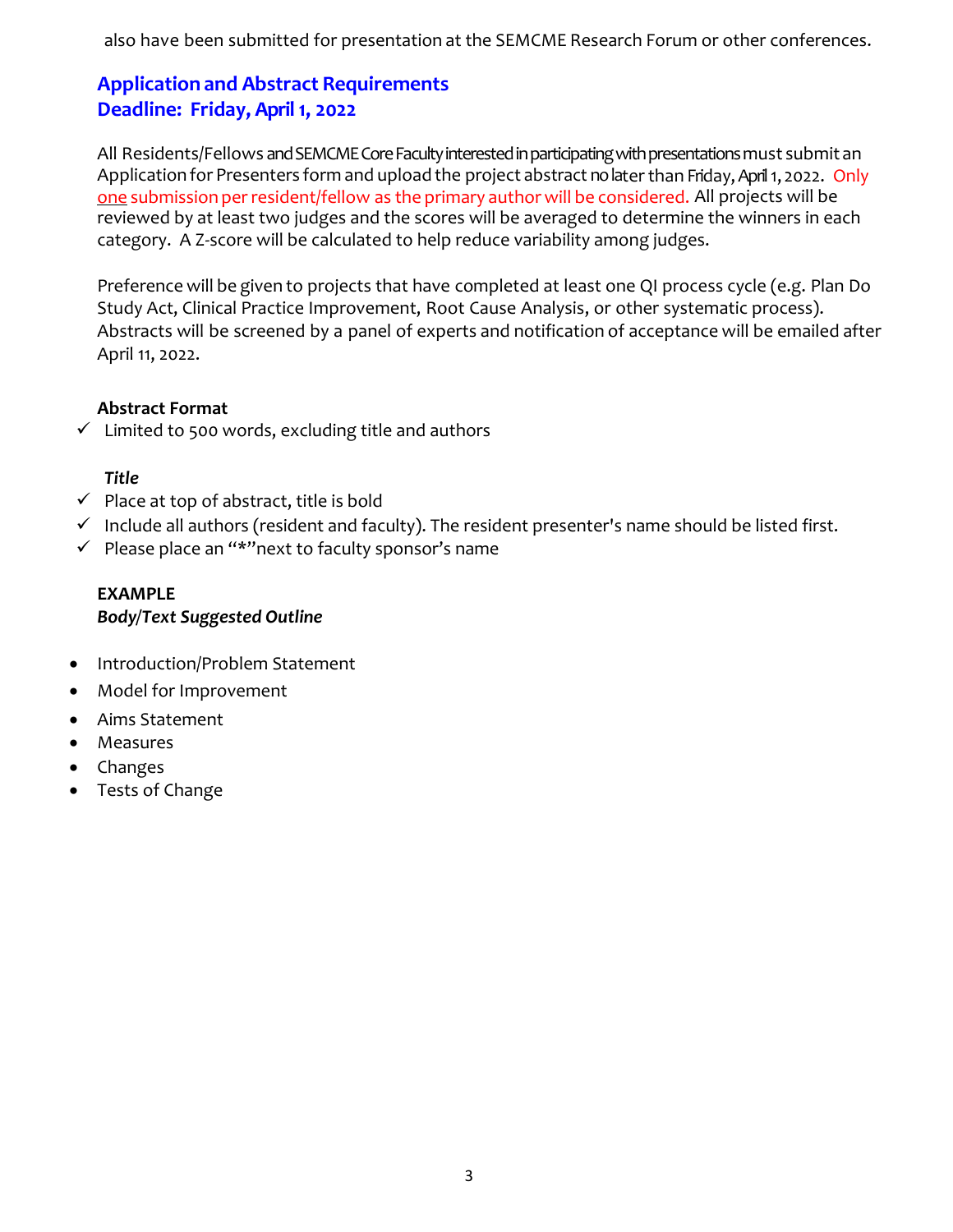**If your project is selected for presentation as a Voice-over PowerPoint(VOPP) presentation, please follow the instructions below:** 

# **Instructions for VOPP Presentations**

- 1) Create a **voice over PowerPoint** of your project and note the following requirements:
	- a) It is recommended that you limit the presentation to no more than 12 slides.
	- b) Record your presentation. Be certain your volume is on sufficiently loud so that judges will be able to hear the recording.
	- c) Voice-Over PowerPoint must be limited to 6 minutes.
	- d) All presentations will be reviewed by at least two judges.
	- e) Z-scores will be calculated to help reduce variability among judges.
- 2) The criteria used to judge the competitions is as follows:
	- $\checkmark$  Definition of QI/PS problem clearly stated
	- $\checkmark$  Statement of Project Objectives using SMART Aim
	- Utilization of QI Tools
	- $\checkmark$  Clearly defined metrics
	- $\checkmark$  Suggestions innovative or designed to improve performance
	- $\checkmark$  Multi-disciplinary/multi-professional approach
	- $\checkmark$  Impact on patient care
	- $\checkmark$  Clearly stated conclusion
	- $\checkmark$  Presentation organization, use of visual aids, delivery
		- a. Anticipate questions that judges may have as they will not be able to ask and hear your responses.
			- i. [Other tips can be found here](http://www.pitt.edu/~gveser/Ethics/HowToGiveAPresentation.pdf)
			- ii. For instructions on how to create the voice over Power Point, please see : [https://www.howtogeek.com/449836/how-to-record-voiceover-narration-in](https://www.howtogeek.com/449836/how-to-record-voiceover-narration-in-powerpoint/)[powerpoint/](https://www.howtogeek.com/449836/how-to-record-voiceover-narration-in-powerpoint/)
		- **b. Upload** your voice over Power Point presentation to YouTube.com **by May 4, 2022** to allow time for judging.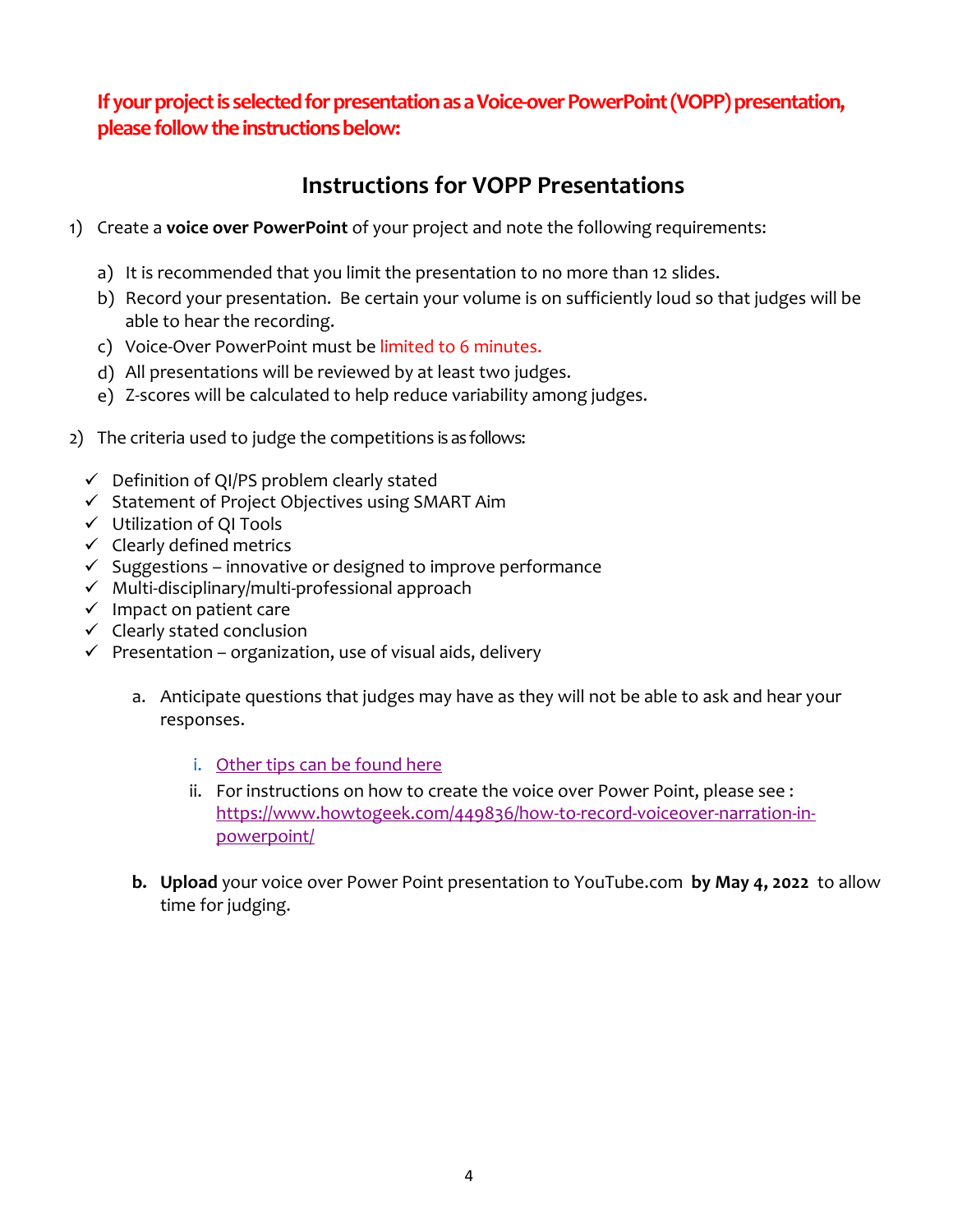**If your project is selected for presentation as a live stream- slide presentation (LSSP) presentation, please follow the instructions below:** 

# **Instructions for LSSP Presentations**

Create a PowerPoint presentation of your project and note the following requirements:

- a. It is recommended that you limit the presentation to not more than 12 slides.
- b. The presentation should be limited to 10 minutes, leaving 5 minutes for questions from the judges.
- c. Additional questions may be taken from the audience if time allows.
- By May  $7<sup>th</sup>$ , you will be informed of the exact time of your presentation, but you should be available from 8:15 to 12:30 on Wednesday, May 18, 2022.
- The LSSP presentations will be judged by at least three judges.
- A Z-score will be utilized to account for variability in scoring among the judges.
- If you have further questions, contact Dr. Nadia Juzych at njuzych@med.wayne.edu.

# **Judging and Awards**

The judges for the VOPP and LSSP competitions will consist of leaders in graduate medical education across the state.

The criteria used to judge the competitions is as follows:

- $\checkmark$  Definition of QI/PS or wellness problem clearly stated
- $\checkmark$  Statement of Project Objectives using SMART Aim
- $\checkmark$  Utilization of QI Tools
- $\checkmark$  Clearly defined metrics
- $\checkmark$  Suggestions innovative or designed to improve performance
- $\checkmark$  Multi-disciplinary/multi-professional approach
- $\checkmark$  Impact on patient care and/or caregiver wellness
- $\checkmark$  Clearly stated conclusion
- $\checkmark$  Presentation organization, use of visual aids, delivery

LSSP presentations will be recorded and available to for review for all registered participants following the Michigan Summit on Quality Improvement & Patient Safety.